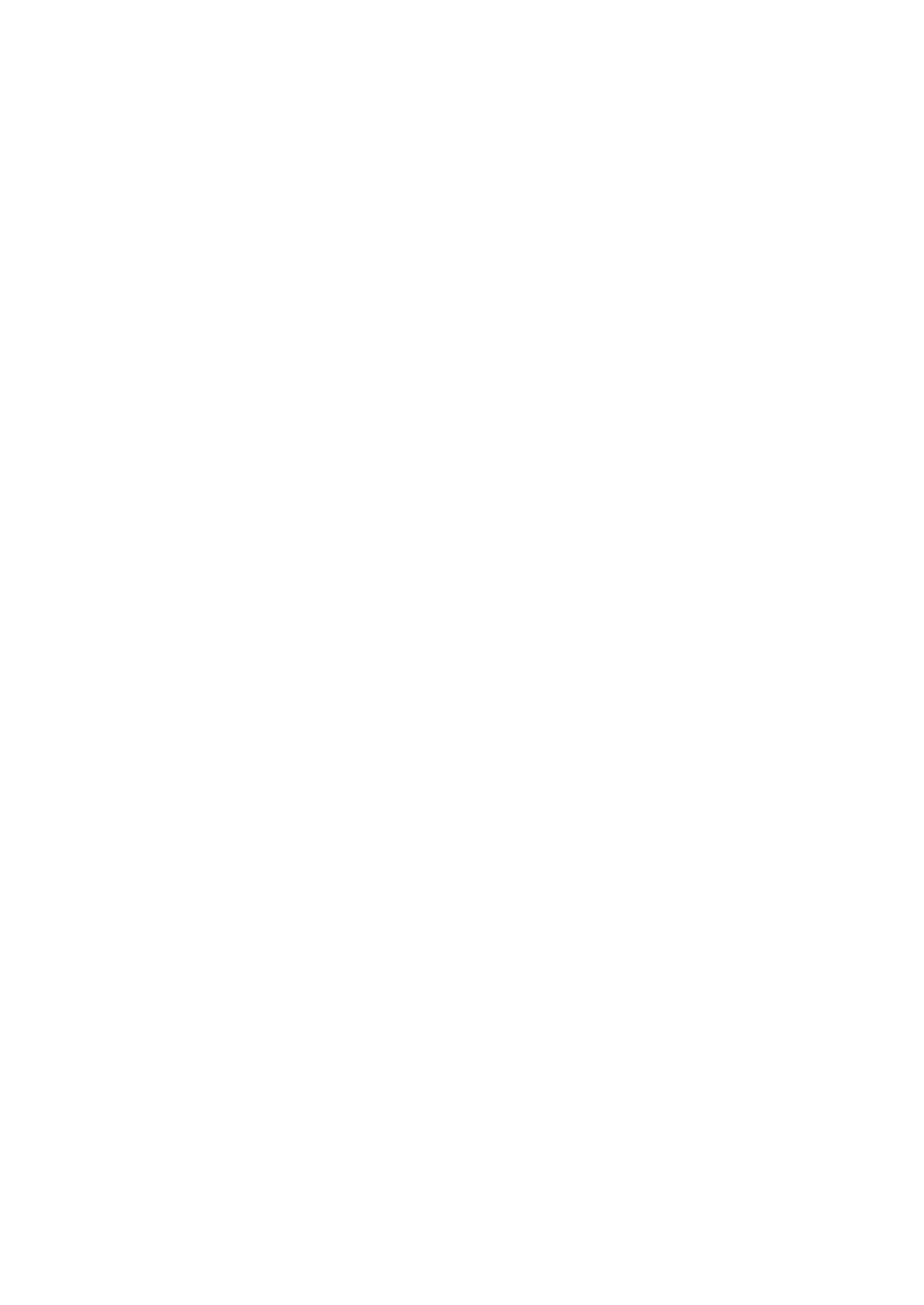#### **PHILIPPINE NATIONAL STANDARD PNS/BAFS 76:2016 Coconut Sap Sugar - Specifications**

## **Foreword**

The revised Philippine National Standard for Coconut Sap Sugar – Specifications (PNS/BAFS 76:2016) was undertaken by the Bureau of Agriculture and Fisheries Standards (BAFS) through the Technical Working Group (TWG) as provided for in Special Order 336 Series of 2016. The TWG is composed of members from the Philippine Coconut Authority (PCA), Sugar Regulatory Agency (SRA), Food and Nutrition Research Institute (FNRI), Food Development Center (FDC), Philippine Coconut Research and Development Foundation Inc. (PCRDF Inc.), and United Coconut Associations of the Philippines (UCAP).

This standard provides the minimum requirements and specifications for commercially produced Coconut Sap Sugar.

PNS/BAFS 76:2016 was drafted and revised in accordance with the rules given in the Bureau of Product Standards (BPS) Directives, Part 1.

This standard replaces PNS/BAFS 76:2010, Coconut Sap Sugar – Grading and Classification. The revision in this standard considered modifications due to national legal requirements and current developments on food safety and quality related to the production and processing of coconut sap sugar.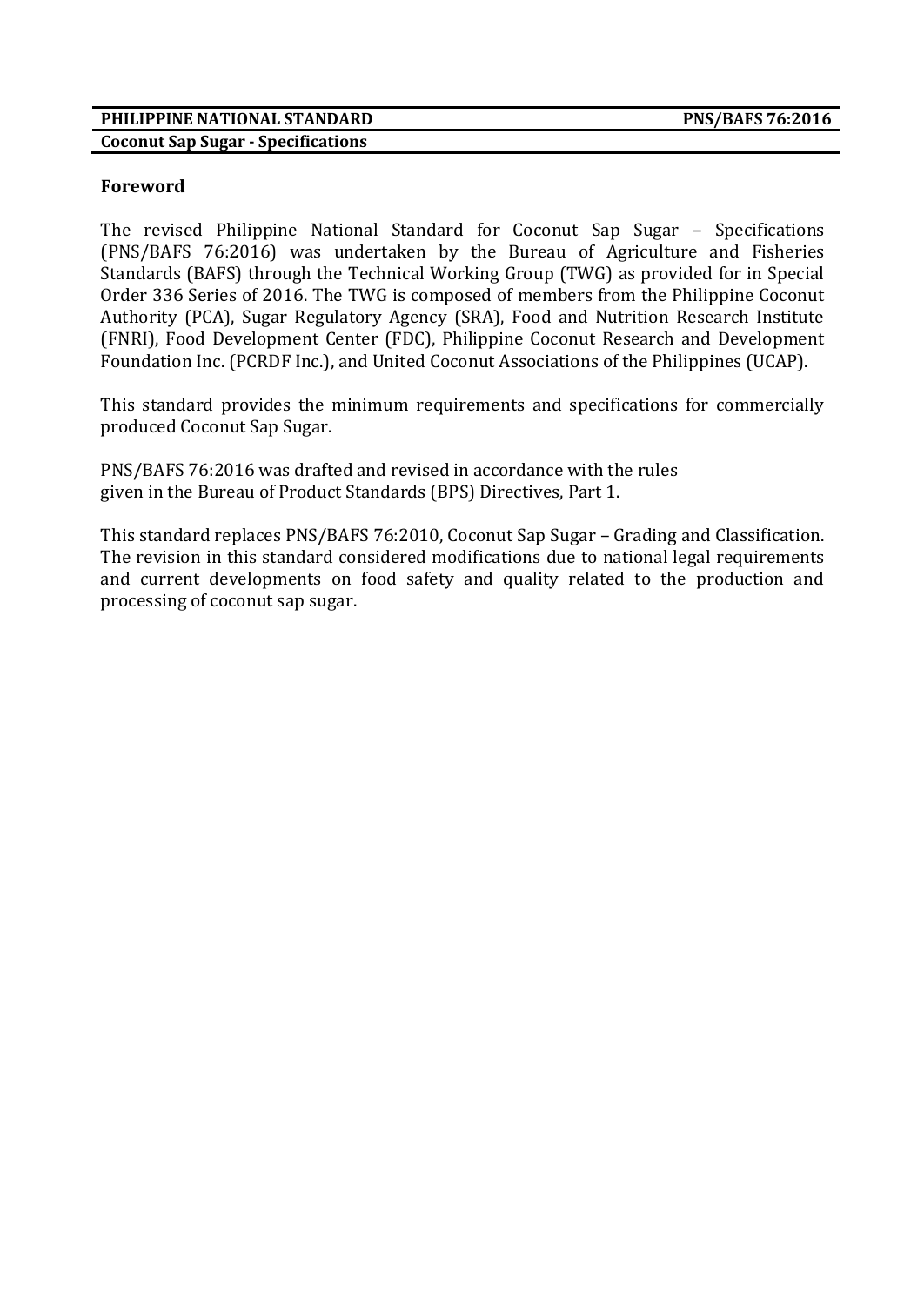#### **PHILIPPINE NATIONAL STANDARD PNS/BAFS 76:2016 Coconut Sap Sugar - Specifications**

# **1 Scope**

This standard provides the minimum requirements for commercial Coconut sap sugar obtained from fresh sap tapped from an unopened inflorescence of coconut trees, Cocos nucifera Linn.

# **2 References**

The titles of the standard publications and other references of this standard are listed on the inside back cover.

# **3 Definitions**

For the purpose of this standard, the following definitions apply:

# **3.1**

# **coconut sap**

liquid oozing out from the tapped unopened inflorescence of the coconut palm

# **3.2**

# **coconut sap sugar**

a sweetener in solid form, derived from pure fresh coconut sap obtained by boiling

# **3.3**

**filth/impurities**

extraneous and foreign matters

# **4 Minimum Requirements**

Coconut sap sugar should conform to the following requirements:

# **4.1 Physical characteristics**

Coconut sap sugar should conform to the physical characteristics specified in Table 1.

| <b>Parameter</b> | <b>Quality characteristics</b>         |
|------------------|----------------------------------------|
| Color            | Light yellow/Cream to dark brown       |
| 0 <sub>dot</sub> | Sweet scent; pleasant nutty aroma      |
| Taste            | Sweet                                  |
| Others           | Free from filth and extraneous matters |

# **Table 1 – Physical characteristics of coconut sap sugar**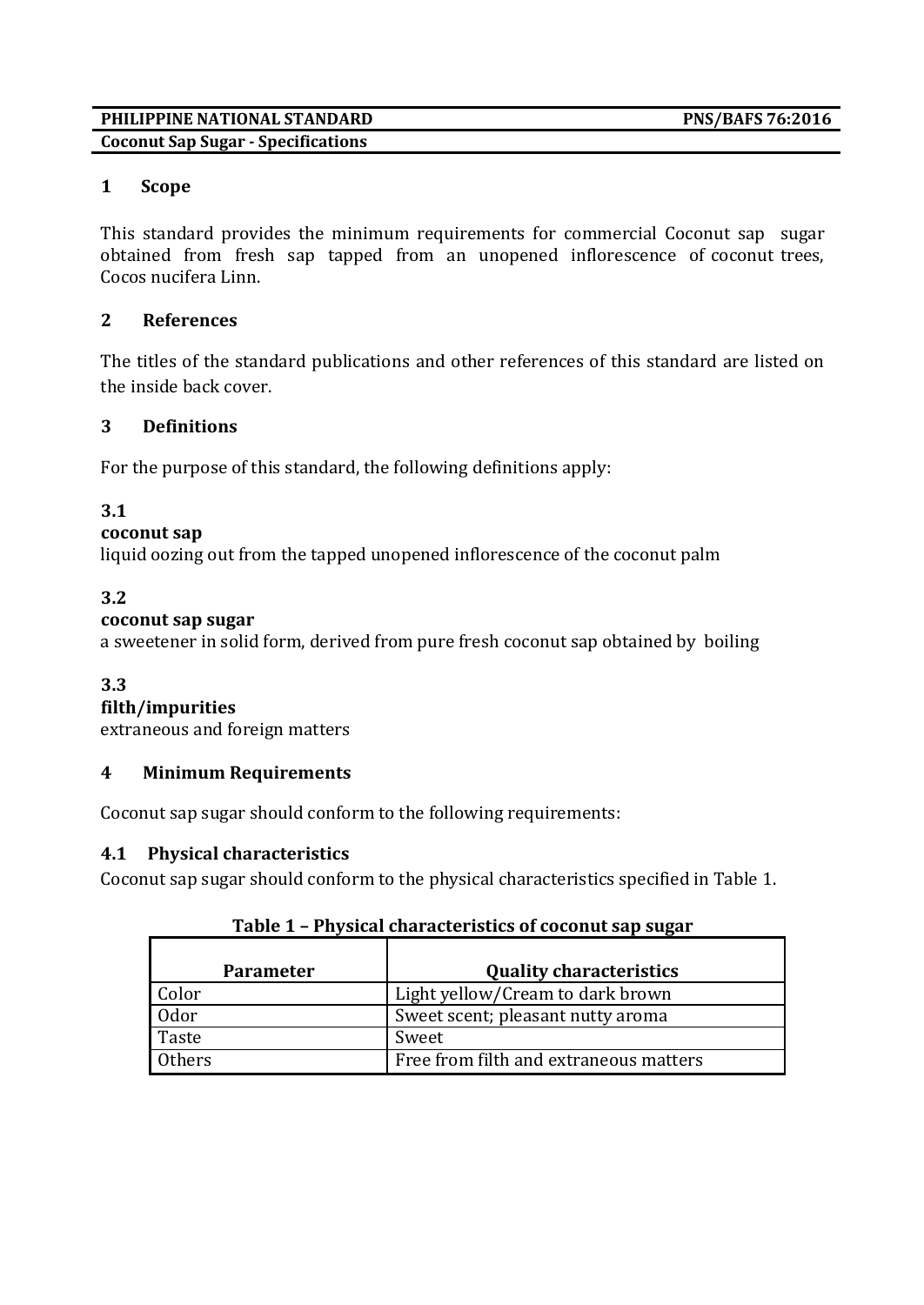#### **PHILIPPINE NATIONAL STANDARD PNS/BAFS 76:2016**

**Coconut Sap Sugar - Specifications**

#### **4.2 Chemical properties**

Coconut sap sugar should conform to the chemical property requirements specified in Table 2.

| <b>Parameter</b>               | <b>Values</b> |
|--------------------------------|---------------|
| Water activity, a <sub>w</sub> | $\leq 0.60$   |
| Moisture content, MC (%)       | $\leq 3.5$    |
| Glucose (%)                    | $2.0 - 3.0$   |
| Fructose (%)                   | $1.0 - 4.0$   |
|                                | $78.0 - 89.0$ |
| Sucrose $(\%)$                 |               |
| Ash $(\%)$                     | < 2.4         |

|  | Table 2 - Chemical properties of coconut sap sugar |  |
|--|----------------------------------------------------|--|
|  |                                                    |  |

## **4.3 Microbiological characteristics**

Coconut sap sugar should conform to the microbiological characteristics specified in Table 3.

|  | Table 3 - Microbiological characteristics of coconut sap sugar |
|--|----------------------------------------------------------------|
|  |                                                                |

| <b>Parameter</b>     | <b>Values</b>               |
|----------------------|-----------------------------|
| Salmonella (/25g)    | <b>Negative</b>             |
| E. coli              | Negative                    |
| Coliform count       | $<$ 10 cfu/g or $<$ 3 MPN/g |
| Total plate count    | $< 500 \text{ cfu/g}$       |
| Yeast and mold count | $< 10 \text{ cfty/g}$       |

#### **5 Contaminants**

- 5.1 The coconut sap sugar should be free from filth and extraneous matters.
- 5.2 Coconut sap sugar should conform with heavy metals in amount not hazardous to human health.
- 5.3 No additives permitted.

#### **6 Hygiene**

Coconut sap sugar should be prepared and handled in accordance with the appropriate sections of the Recommended International Code of Practice – General Principles of Food Hygiene (RCP 1 – 1969, Rev. 4 - 2003), Code of Hygienic Practice for Coconut Sap Sugar (PNS/BAFS 167:2015), BFAD Administrative Order No. 153 Series of 2004, Revised Guidelines on Current Good Manufacturing, Packing, Repacking, or Holding Food.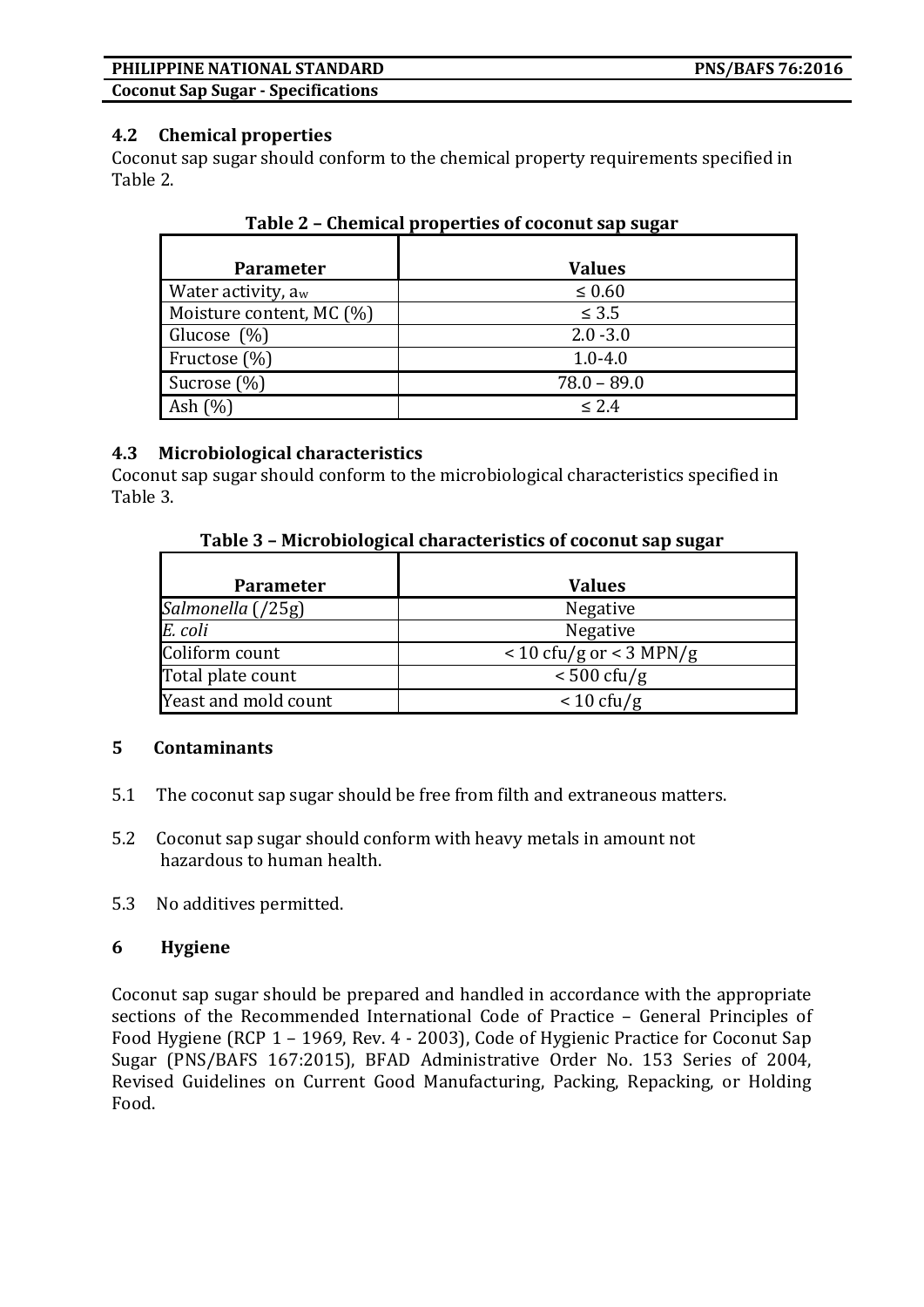## **PHILIPPINE NATIONAL STANDARD PNS/BAFS 76:2016**

**Coconut Sap Sugar - Specifications**

## **7 Methods of Sampling and Analysis**

The sampling and analytical procedure for coconut sugar should conform with the Association of Analytical Communities (AOAC) 20th ed. 2016, Bacteriological Analytical Manual (BAM) and Compendium of Methods for the Microbiological Examination of Foods by the American Public Health Association (APHA).

## **8 Packaging**

- 8.1 Coconut sap sugar should be packed in suitable containers which will safeguard the integrity of the product.
- 8.2 The packaging materials should be made of substances which are safe and food grade suitable for the intended use.

# **9 Marking and Labelling**

In addition to the requirements of the Codex General Standard for Labeling of Prepackaged Foods Codex Stan 1 – 1985, Rev. 1 – 1991, Codex Alimentarius Vol.1A, the mandatory label information per FDA AO 2014-0030 shall be applied as follows:

- 9.1 Product Name/ Name of the Food
- 9.2 Use of Brand Name and/or Trademark
- 9.3 Complete List of Ingredients
- 9.4 Net contents
- 9.5 Name and address of the manufacturer/re-packer/ packer/ importer/distributor
- 9.6 Lot identification
- 9.7 Storage condition
- 9.8 Expiry or Expiration date/ Use-by-date/ Consume Before Date (Recommended last consumption date)
- 9.9 Food Allergen Information
- 9.10 Direction/Instruction(s) for Use
- 9.11 Nutrition facts/ Nutrition Information/ Nutritive Value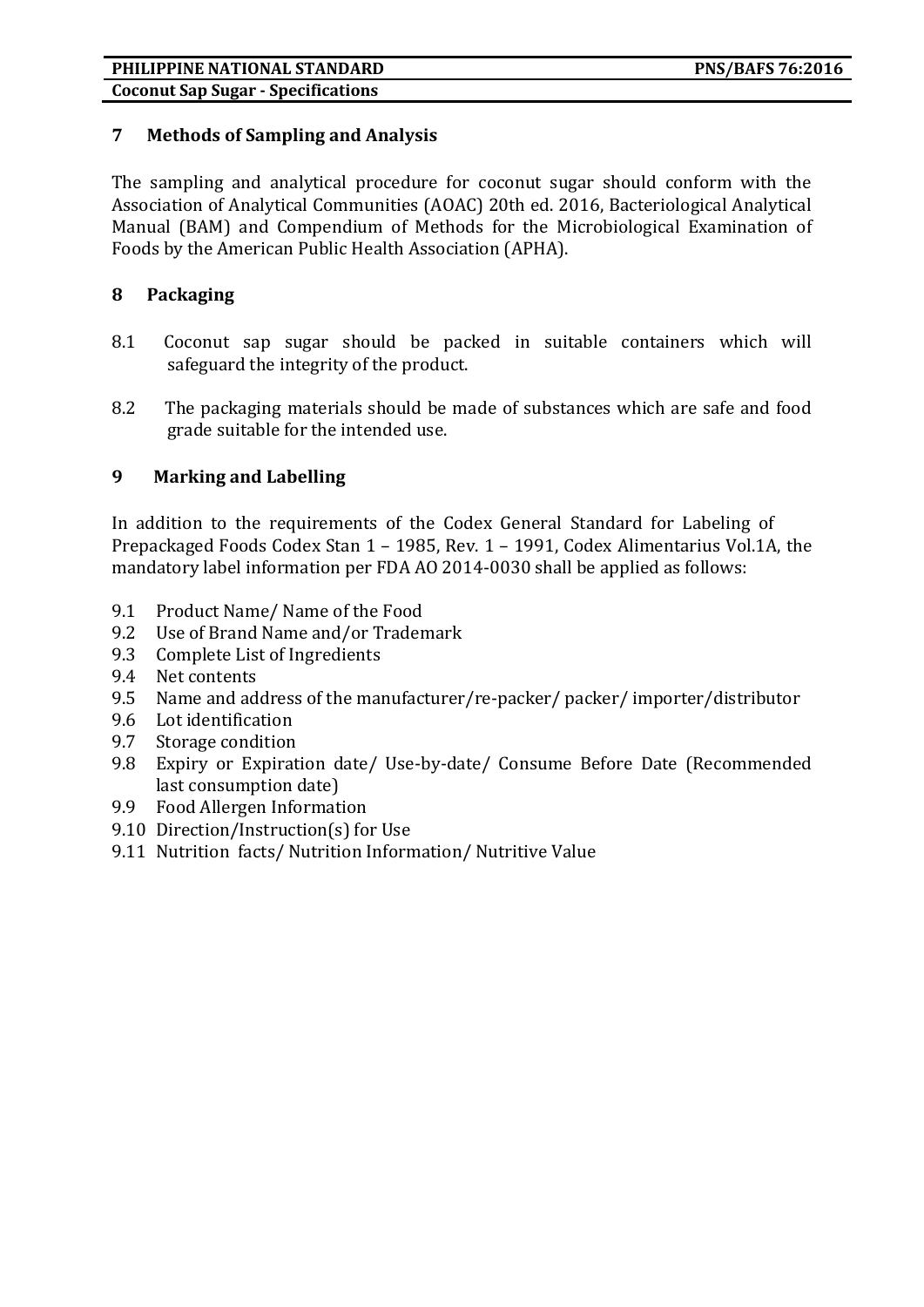#### **References:**

The following referenced documents are indispensable for the application of this document. For dated references, only the edition cited applies. For undated references, the latest edition of the referenced document (including any amendments) applies.

- BFAD AO 153 s. 2004. Revised Guidelines on Current Good Manufacturing, Packing, Repacking, or Holding Food.
- FDA AO 0030 s. 2014. Revised Rules and Regulation Governing the Labeling of Prepackaged Food Products Further Amending Certain Provisions of Administrative Order No. 88-B s. 1984 or the "Rules and Regulations Governing the Labeling of Food Products Distributed in the Philippines and For Other Purposes"
- FDA Circular 2013-010 Revised Guidelines for the Assessment of Microbiological Quality of Processed Foods
- Codex Alimentarius Commission. 2007. Recommended Methods of Analysis and Sampling
- Magat, S.S. 1996. Intercropping and Toddy/Sugar Production in CBFS: Possible Integration with Germplasm Conservation and Varietal Improvement. In Batugal, P., R. Rao and C. Bong (Editors). Proceedings of the Workshop on Promoting Multi- Uses and Competitiveness of the Coconut. Sept. 26-29, 1996, Chumpon, Thailand.
- Manohar, Erlene C., Nina Marie L. Kindipan and Lorna V. Sancha. Coconut Sap Sugar. A High Value and Promising Health Food from Coconut. Philippine Coconut Authority.
- Manohar, E.C., N. M. L. Kindipan and L. V. Sancha. 2007. Coconut Sap Sugar Production. From Farm to Market and Wealth and Health. Paper presented as Finalist in the Best Paper Competition of 19th Federation of Crop Science Societies of the Philippines Scientific Conference. June 15, 2007. Development Academy of the Philippines, Tagaytay City, Philippines.
- Masa, Dina B. and Grace R. Ramat. 2008. Standardization of Process Parameters for Coconut Sugar Production. PCA-Aroman Coconut Seed Production Center, Aroman, Cotabato City. Project Report. April 2 - 10, 2008. 27 pp.

Coconut Sugar. Natures Blessings, Inc. http://www.naturesblessings.com.ph.

- Coco Sugar Good for Diabetics. 2007. Press Release by Coconut Media Service, Philippine Coconut Authority, Department of Agriculture, Elliptical Road, Diliman, Quezon City. 5 pp.
- Pumono. 1992. ASEAN Food Journal. 7(4), as cited by Ticzon, Sancha and Magat. 1997. Philippine Coconut Authority, R&D Technical Report No. 4, 1997.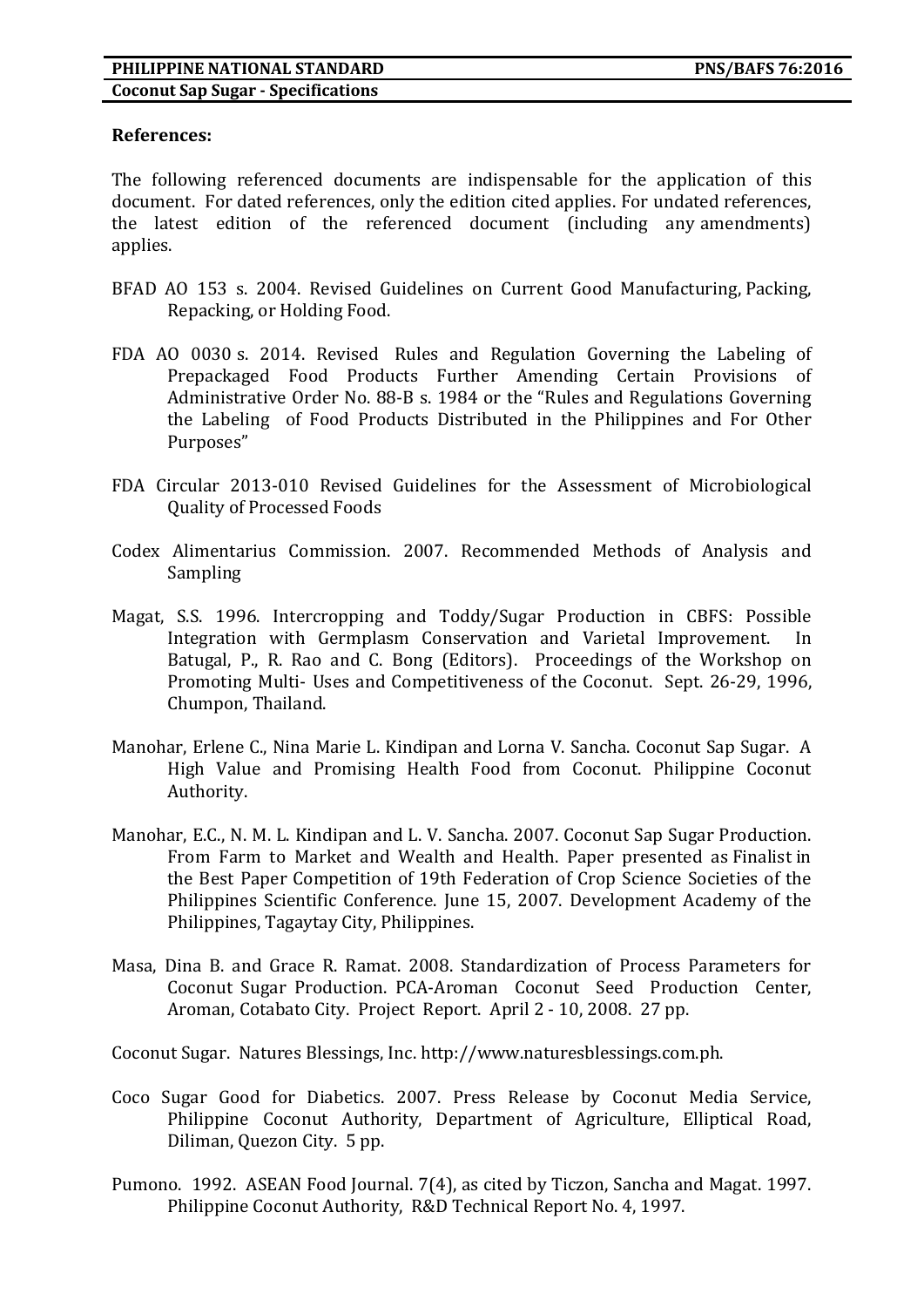Sales, J. M. 2012. Accelerated Shelf Life Studies on Coconut Sugar.

- Secretaria, M. I., R. M. Ebuna and S. S. Magat. 2003. On-farm Production and Processing of Selected Coconut Sap Based Natural and Nutritious Food Products From SCTNP Scheme. Coconut Research and Development (CORD) Journal. XIX (2):20- 31. Publication of Asian and Pacific Coconut Community (APCC), Jakarta, Indonesia.
- Secretaria, M. I., R. M. Ebuna, S. S. Magat. 2003. Producing High Value "Organic and Green" Foods from Coconut Sap at Village Level. Increase your Farm Income thru Product Diversification Scheme. Techno Guide Sheet No. 8, Series of 2003. RDE Branch, Zamboanga Research Center and Davao Research Center, Philippine Coconut Authority, Department of Agriculture. 2pp.
- Ticzon, S. G., L. V. Sancha and S. S. Magat. 1997. Sugar from Coconut Sap in Relation to Nut Production: A Review. Diliman, Quezon City. ARDB, 1997. 53 pp. (R&D Technical 1 Report No.4).
- Trinidad, T. P., A.C. Mallilin, R. S. Sagum, and R. R. Encabo. Nutritional and Health Benefits of Coconut Sap Sugar. Coconuts Today. vol. 21, pp. 13-15, November 2006 – October 2007.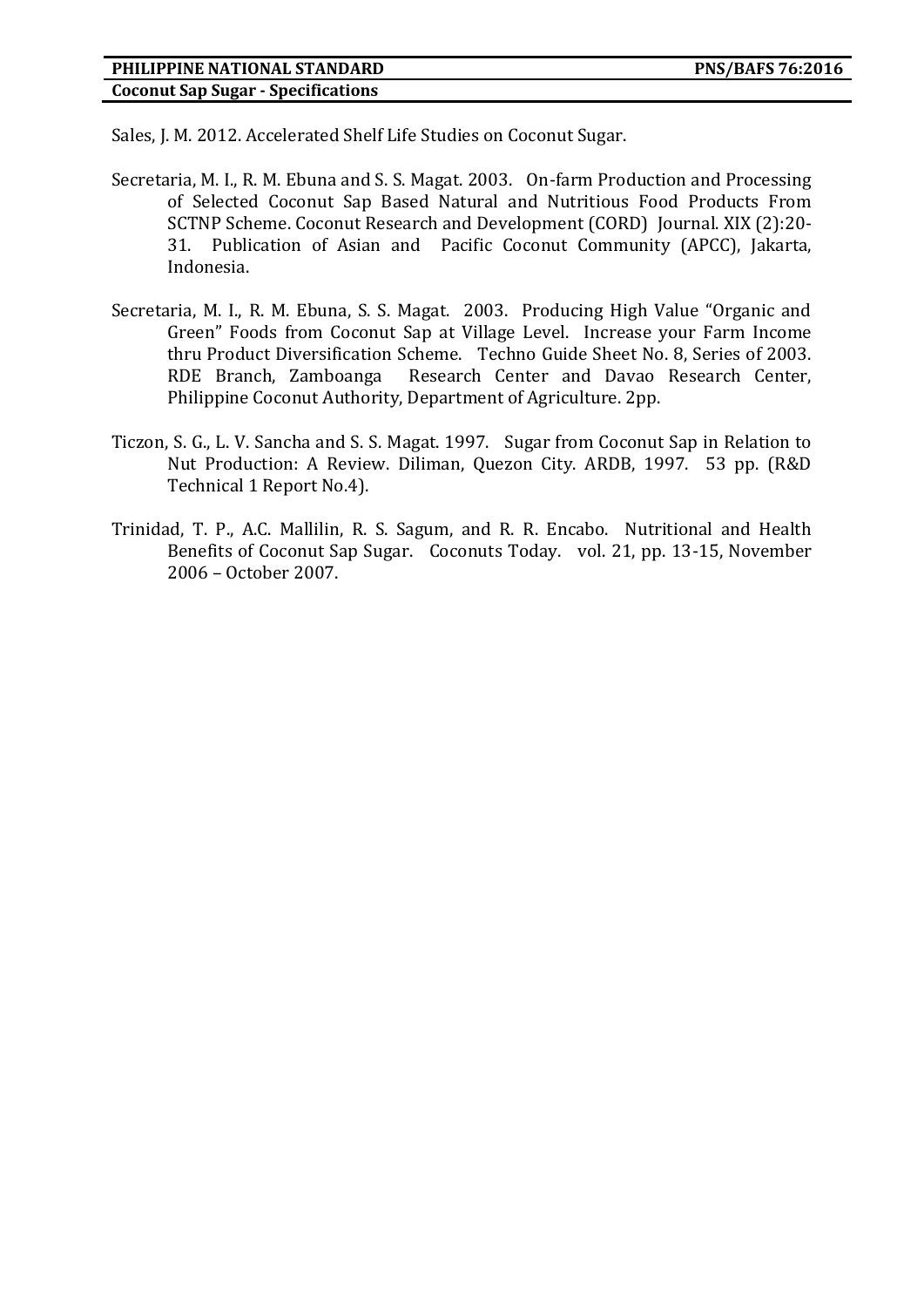#### **PHILIPPINE NATIONAL STANDARD PNS/BAFS 76:2016 Coconut Sap Sugar - Specifications**

#### **Department of Agriculture Bureau of Agriculture and Fisheries Standards Philippine National Standard for Coconut Sap Sugar - Specifications**

**Chairperson Ms. Karen Kristine A. Roscom**

*OIC- Executive Director* Bureau of Agriculture and Fisheries Standards Elliptical Road, Diliman, Quezon City

## **Members**

**Ms. Celia Raquepo** Philippine Coconut Authority (PCA) Elliptical Road, Diliman, Quezon City

# **Ms. Jocelyn Sales**

Food and Development Center (FDC) National Food Authority (NFA) FTI Compound, Taguig City, Manila

# **Ms. Ruby Apilado**

Food Nutrition Research Institute (FNRI) Department of Science and Technology General Santos Avenue, Taguig, Metro Manila

# **Ms. Jean Nanette Sumagaysay**

Sugar Regulatory Administration (SRA) North Avenue, Diliman, Quezon City

# **Ms. Una Grace M. Dollete**

Industrial Technology Development Institute (ITDI) General Santos Avenue, Taguig, Metro Manila

**Ms. Josephine Nieva**

Philippine Coconut Authority (PCA) Elliptical Road, Diliman, Quezon City

## **Ms. Liza Tenorio**

Food and Development Center (FDC) National Food Authority (NFA) FTI Compound, Taguig City, Manila

## **Mr. Danilo R. Jamondra**

Philippine Coconut Authority (PCA) Elliptical Road, Diliman, Quezon City

## **Ms. Rosalina Tan**

Sugar Regulatory Administration (SRA) North Avenue, Diliman, Quezon City

## **Ms. Vermelyn Ortiz-Evangelista**

Philippine Coconut Research and Development Foundation (PCRDF) Ortigas Center, Pasig, Manila

## **Technical Secretariat**

**Ms. Lara Navarro Ms. Farlash Pancho Ms. Jila Carla Reyes** Bureau of Agriculture and Fisheries Standards